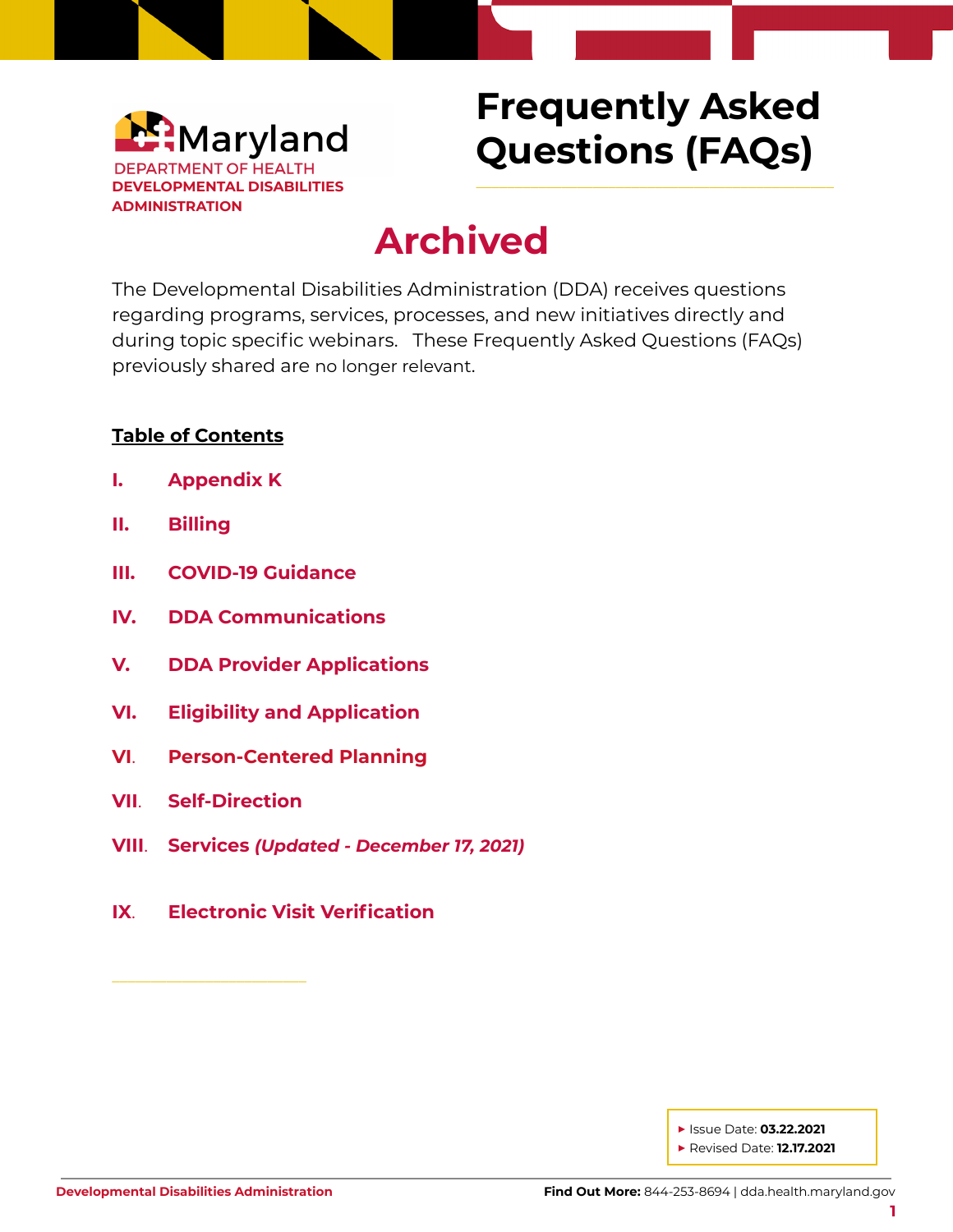### <span id="page-1-0"></span>**I. Appendix K**

- *1. Does this mean Appendix K hours billed in LTSS now need to be put through the end of the plan year?*
	- Yes. Please review the DDA [Appendix](https://files.constantcontact.com/f401fd14401/12c80d69-dbb4-414c-83fd-6b77bf2cef7a.pdf) K #12 COVID -19 Related Personal Supports and [Supported](https://files.constantcontact.com/f401fd14401/12c80d69-dbb4-414c-83fd-6b77bf2cef7a.pdf) Living – March 11, 2021 guidance.
- *2. Since the PHE has been extended to July 20, this means that Appendix K will be in effect until January 19, 2022, correct?*
	- The federal government has extended the PHE another 90 days, making the new expiration date July 20, 2021. This means that the flexibilities offered in the DDA's Appendix K will be extended until January 19, 2022. Please note if the federal PHE is extended again, the DDA's Appendix K flexibility's end date will also be extended.

#### *3. What is meant by "Alternative service sites" listed under "Rescind/Suspend to Unwind: 8.15.2021 (COVID exposure/outbreak flexibilities)\*" ?*

● Due to the possible need to relocate participants in response to COVID exposure or outbreak (i.e., separating, self-isolating, or quarantining), services may be provided in alternative settings (whether or not the setting has been surveyed by the State prior to use). Alternative sites include, but are not limited to, hotels, schools, churches, other community established sites, alternative facility based setting, or the home of a direct care worker.

## <span id="page-1-1"></span>**II. Billing**

\_\_\_\_\_\_\_\_\_\_\_\_\_\_\_\_\_\_\_\_\_\_\_\_\_

\_\_\_\_\_\_\_\_\_\_\_\_\_\_\_\_\_\_\_\_\_\_\_\_\_

## <span id="page-1-2"></span>**III. COVID-19 Guidance**

- *1. Just to clarify, the mask mandate for health care (including group homes) is lifted for vaccinated individuals and staff, but all unvaccinated individuals should continue to wear face coverings indoors and outdoors when physical distancing cannot be maintained, correct?*
	- MDH published updated [recommendations](https://health.maryland.gov/dda/Documents/COVID%2019%20Documents/Memos%20Guidance/7.20.21/MDH%20-%20Notice%20-%20Face%20Covering%20Recommendations%20-%20July%201%2c%202021.pdf) for providers and the public, effective July 1st. Staff at congregate care facilities should follow

**▶** Issue Date: **03.22.2021 ▶** Revised Date: **12.17.2021**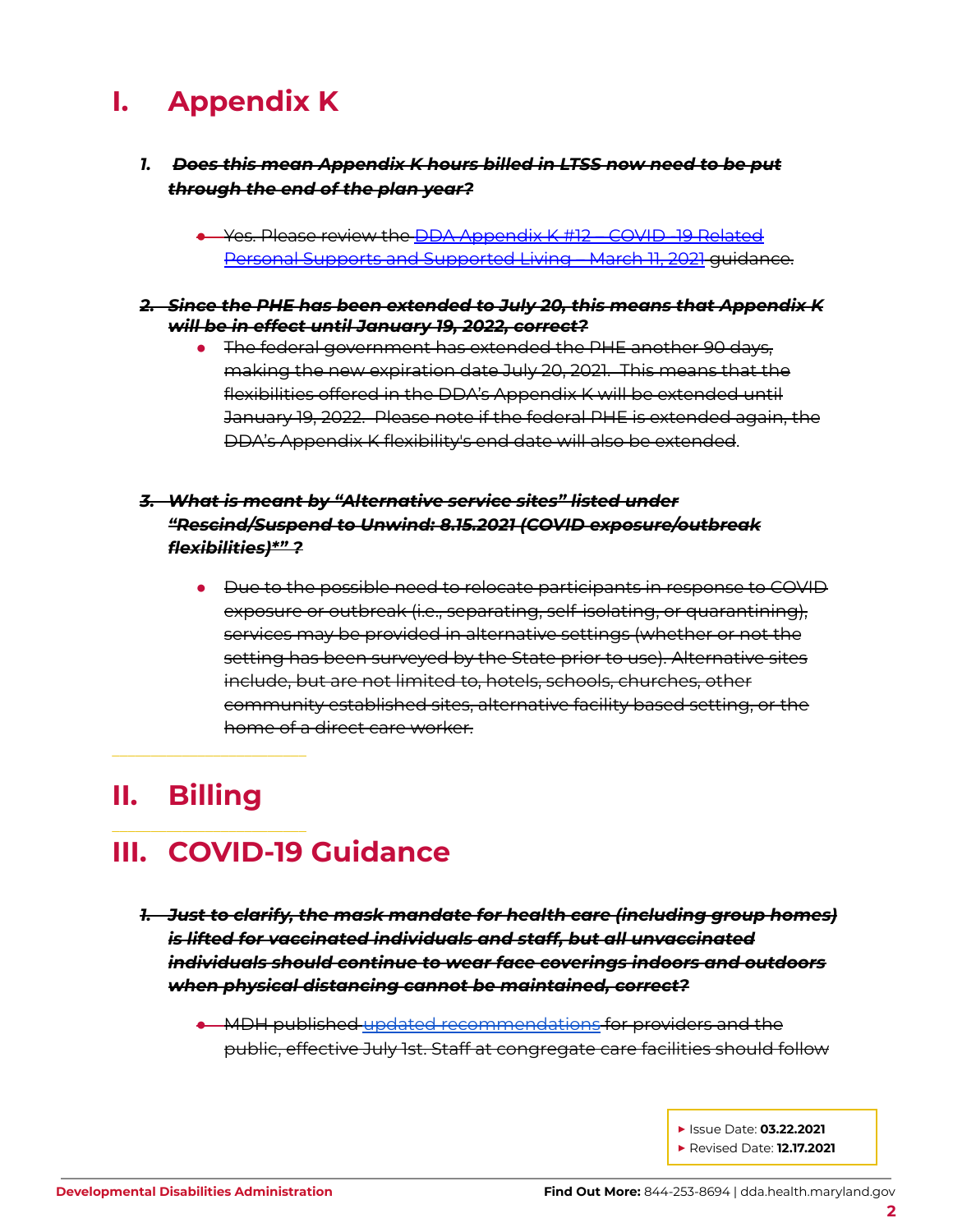the CDC's current [guidance](https://www.cdc.gov/coronavirus/2019-ncov/community/shared-congregate-house/guidance-shared-congregate-housing.html) on face masks, that all healthcare providers continue to wear face masks when in shared areas of the facility.

### <span id="page-2-0"></span>**IV. DDA Communications**

\_\_\_\_\_\_\_\_\_\_\_\_\_\_\_\_\_\_\_\_\_\_\_\_\_

\_\_\_\_\_\_\_\_\_\_\_\_\_\_\_\_\_\_\_\_\_\_\_\_\_

\_\_\_\_\_\_\_\_\_\_\_\_\_\_\_\_\_\_\_\_\_\_\_\_\_

\_\_\_\_\_\_\_\_\_\_\_\_\_\_\_\_\_\_\_\_\_\_\_\_\_

<span id="page-2-1"></span>**V. DDA Provider Applications**

# <span id="page-2-2"></span>**VI. Eligibility and Application**

### <span id="page-2-3"></span>**VII. Person-Centered Planning**

- *1. During the process of developing new plans in LTSS for participants in self-direction from now until June 30, 2021, what support is being made available and will these new plans change my annual plan date?*
	- The DDA is undertaking an initiative between now and June 30, 2021, to ensure all participants' self-directing services have a current approved plan and budget. This process will involve the review of all self-directed plans to ensure that everyone has a plan that fully reflects their needs.
	- For those plans coming due between now and June, these reviews will be coordinated as usual through your upcoming annual PCP planning process. For those plans due after June, there will need to be a review and an update before the end of June which will be supported by your CCS. These reviews and updates will not change your annual plan date.

### **D. Budget Development - Self-Direction**

#### *1. When will information about self-direction COLA be shared?*

● You will receive information from the DDA detailing COLA increases in your budget and your FMS will also be contacting you directly to provide you with assistance in applying these increases to your budget. Future COLA will automatically be incorporated in the services

> **▶** Issue Date: **03.22.2021 ▶** Revised Date: **12.17.2021**

> > **3**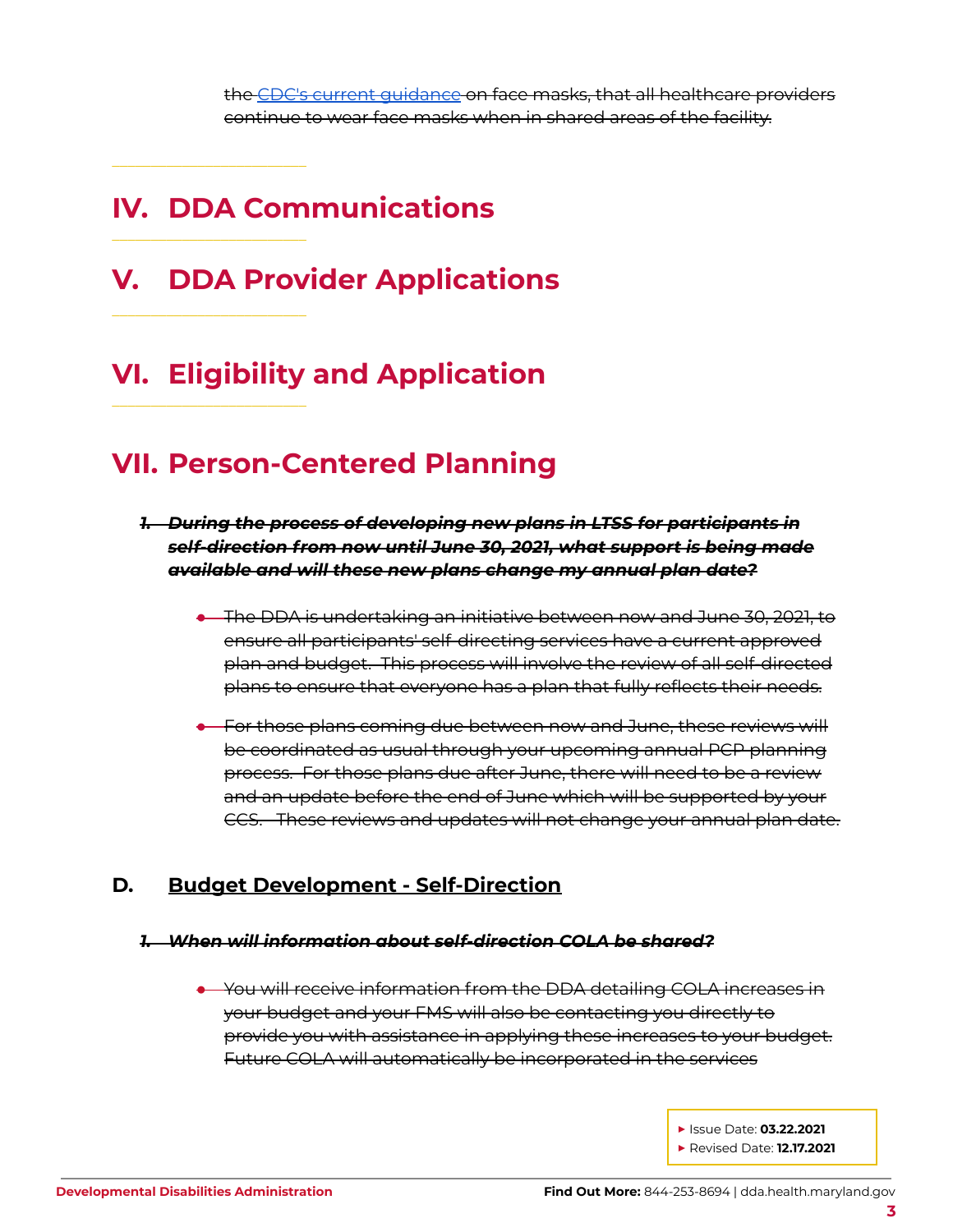authorized in the PCP detailed service authorization section. If you do not receive information, please contact your regional office self-direction lead staff with questions.

#### *2. What services within my budget can the COLA be applied to and what is the process and timeline for applying the increases?*

● The COLA is a cost of living adjustment for employees. COLA funding is limited to wages, salaries, benefits and for purchase of goods and services. COLA funding may not be used for staff bonus(es); items or services not related to staff services; or items or services not covered under the DDA's Waiver (s) services. Resource: DDA [Memo](https://dda.health.maryland.gov/Documents/Self-Directed%20Services%20Guidance,%20Forms,%20and,%20Webinars/3.1.21/SDS%20COLA%20letter_BSimons_7.10.17.pdf) - [Self-Directed](https://dda.health.maryland.gov/Documents/Self-Directed%20Services%20Guidance,%20Forms,%20and,%20Webinars/3.1.21/SDS%20COLA%20letter_BSimons_7.10.17.pdf) Services Program - COLA Increase for Fiscal Year 2018 - July 10, [2017](https://dda.health.maryland.gov/Documents/Self-Directed%20Services%20Guidance,%20Forms,%20and,%20Webinars/3.1.21/SDS%20COLA%20letter_BSimons_7.10.17.pdf)

### <span id="page-3-0"></span>**VII. Self-Direction**

\_\_\_\_\_\_\_\_\_\_\_\_\_\_\_\_\_\_\_\_\_\_\_\_\_

### **B. Benefits and Rates**

- *1. 4% COLA in FY22 payment, is that the new rate for FY22?*
	- The Rates for FY22 are inclusive of the July 2020 COLA, as well as the July 2021 COLA that was accelerated to January 2021.
- *2. The 4% COLA, is that in addition to the rate increase that occured in January of 2021?*
	- The July 2021 4% COLA was accelerated to January 2021. No additional increase was applied in July.
- *3. There was a mention of a rate increase being retroactive to Q1 and Q2. What fiscal year does that apply to and can you elaborate?*
	- The July 2021 4% COLA was accelerated to January 2021 for FY'20.

### <span id="page-3-1"></span>**VIII. Services**

\_\_\_\_\_\_\_\_\_\_\_\_\_\_\_\_\_\_\_\_\_\_\_\_\_

*6. If virtual supports are provided on a specific day, must this reach the 6 total service hours after unwinding?*

> **▶** Issue Date: **03.22.2021 ▶** Revised Date: **12.17.2021**